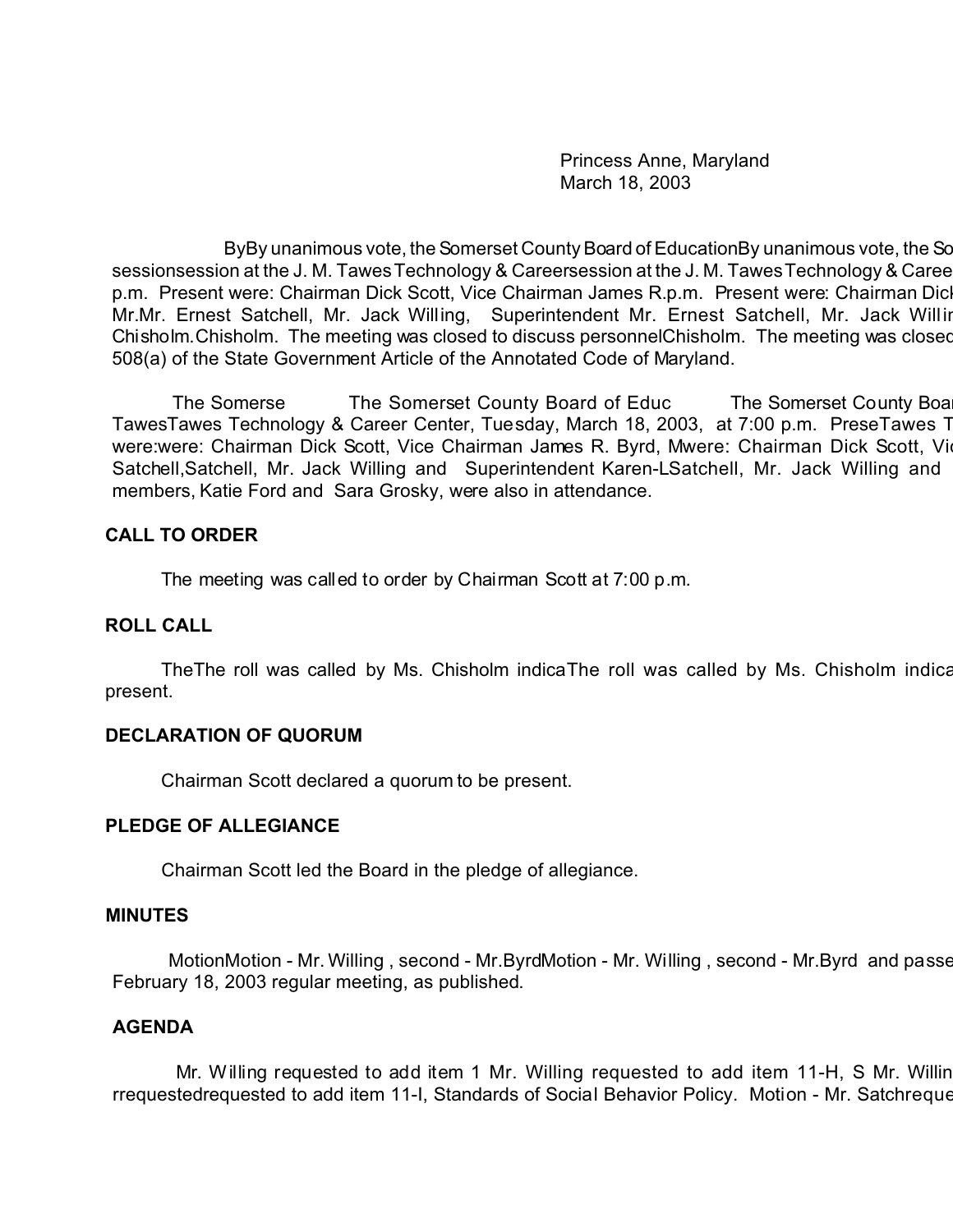Board Meeting - March 18, 2003 Page second - Mr. Byrd and passed, to adopt the agenda as amended.

#### **PUBLIC PARTICIPATION**

No opinions were voiced during public participation.

### **STUDENT BOARD MEMBER REPORT**

Katie Ford and Sara Grosky reported on activities in their area school districts.

# **J. M. TAWES TECHNOLOGY & CAREER CENTER**

Mr.Mr. Doug Bloodsworth, PrMr. Doug Bloodsworth, PrincipMr. Doug Bloodsworth, Princi provided a status report of the school s programs.

### **GREENWOOD MIDDLE SCHOOL**

Mr. JamesMr. James Webster, Principal of Greenwood MiddleMr. James Webster, Principal of thethe school s School Improvement Team as well as other events taking placethe school s School Improvement Team as well as other events taking place the school. School

## **OLD BUSINESS**

# **SCHOOL CALENDAR**

UponUpon recommendation of the Superintendent, it was consensus of the Board toto amend the current school calendar to reflect the last dayto amend the current school calendar to re the last day for teachers to be June 12.

# **DEAL ISLAND SCHOOL EARLY DISMISSAL**

Upon recommendation of the Superintendent, Upon recommendation of the Superintend seconded by Mr. Paulseconded by Mr. Paul and passed,seconded by Mr. Paul and passed, to approv March 24, 1:30 p.m. for the staff to attend the Blue Ribbon Ceremony in Annapolis.

### **NEW BUSINESS**

### **PERSONNEL**

Upon recommendation of the Superintendent, it was moved by Mr. Byrd, secondedseconded byseconded by Mr. Willing and passed, to approve the following personnel action: new Kimberly Anderson.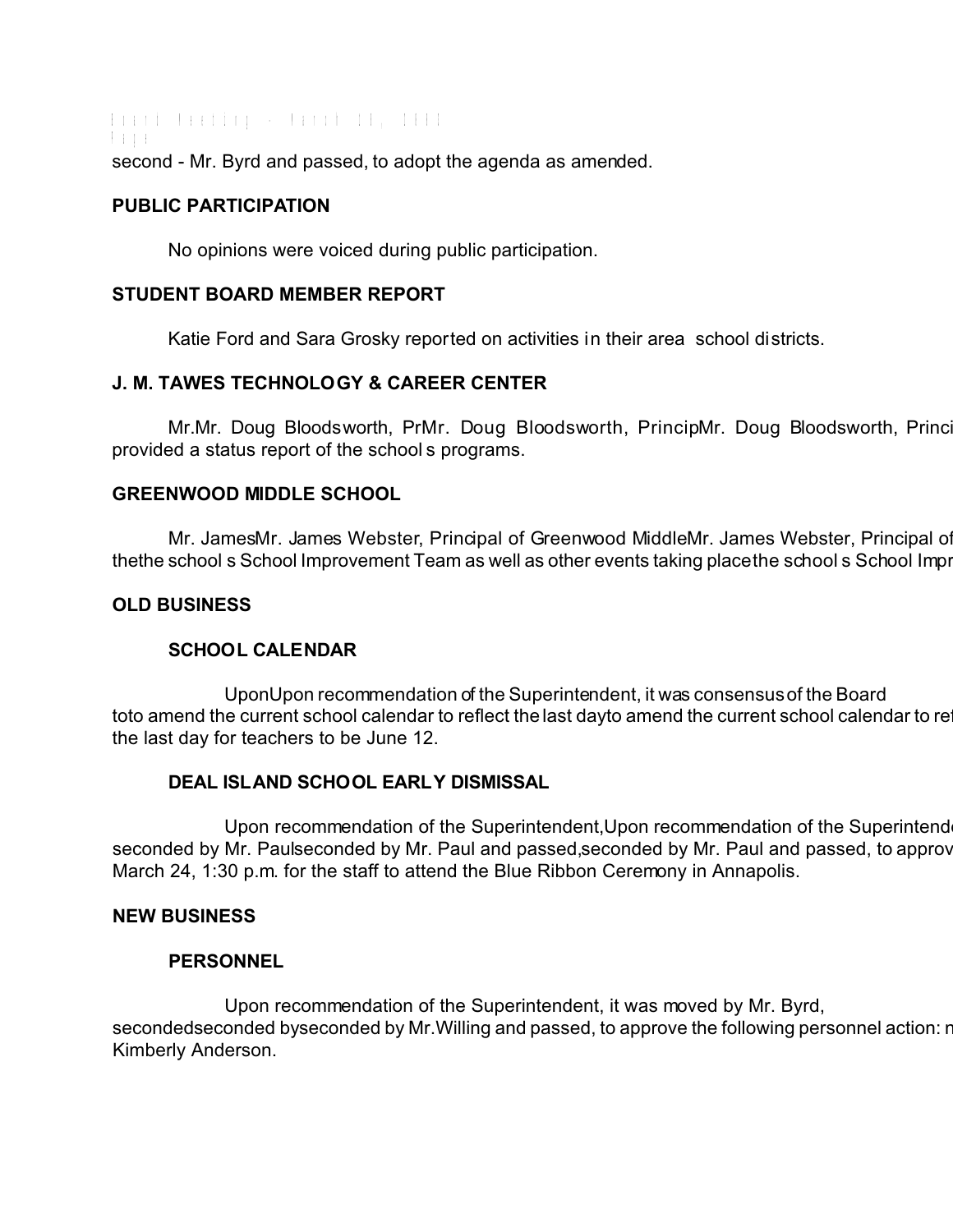Board Meeting - March 18, 2003 Page

## **TRANSPORTATION**

UponUpon recommendation of the Superintendent, it Upon recommendation of the Super secondedseconded by Mr. Satchellseconded by Mr. Satchell to approve the purchase of a new second toto convert the current bus intoto convert the current bus into a spare bus. Additionally, this motion of aa request by Mr. Donald Fitchett to continue to operate his contract by hiringa request by Mr. Donald operate his bus.

# **TEACHER OF THE YEAR**

Mr.Mr. Clarence Johnson talked about the events surrounding Teachertalked about the e Year announcing the dinner to be held on March 20, 6:30 p.m. at UMES.

# **USE OF DRUG-DETECTING DOGS**

Mrs. McLaughlinMrs. McLaughlin and Mrs. Louise CheekMrs. McLaughlin and Mrs. Loui of drug-detecting dogsof drug-detecting dogs in our schools. Mr. Craigof drug-detecting dogs in our statisticalstatistical informationstatistical information and safety procedures. Motionstatistical information passed,passed, topassed, to amend the current policy to allow several classroomspassed, to amend be searched. The revised policy should be submitted to legal council for approval.

### **SCHOOL PRAYER POLICY**

UponUpon recommendation of the Superintendent, Upon recommendation of the Superin secondedseconded by Mr. Satchellseconded by Mr. Satchell and passed, to present this policy to seconded seconded by Mr. the April 1 Special Meeting of the Board.

# **POLICY - STANDARDS OF ACADEMIC AND SOCIAL BEHAVIOR**

FollowingFollowing discussion, it was the consensus of the Board that Following discus usedused on page 7 of the policy, use of informal suspension, used on page 7 of the policy, use requested this policy be presented for review at a future meeting.

### **FY 03-04 BUDGET**

Dr.Dr. Brofee presented her initial Budget prioritiesDr. Brofee presented her initial I documentdocument will bedocument will be forwarded to the Board prior to its presentationdocument v April 1.

### **CAPITAL IMPROVEMENT BUDGET**

Mr.Mr. DaughMr. DaughertyMr. Daugherty Mr. Daugherty presenteMr. Daugherty presented